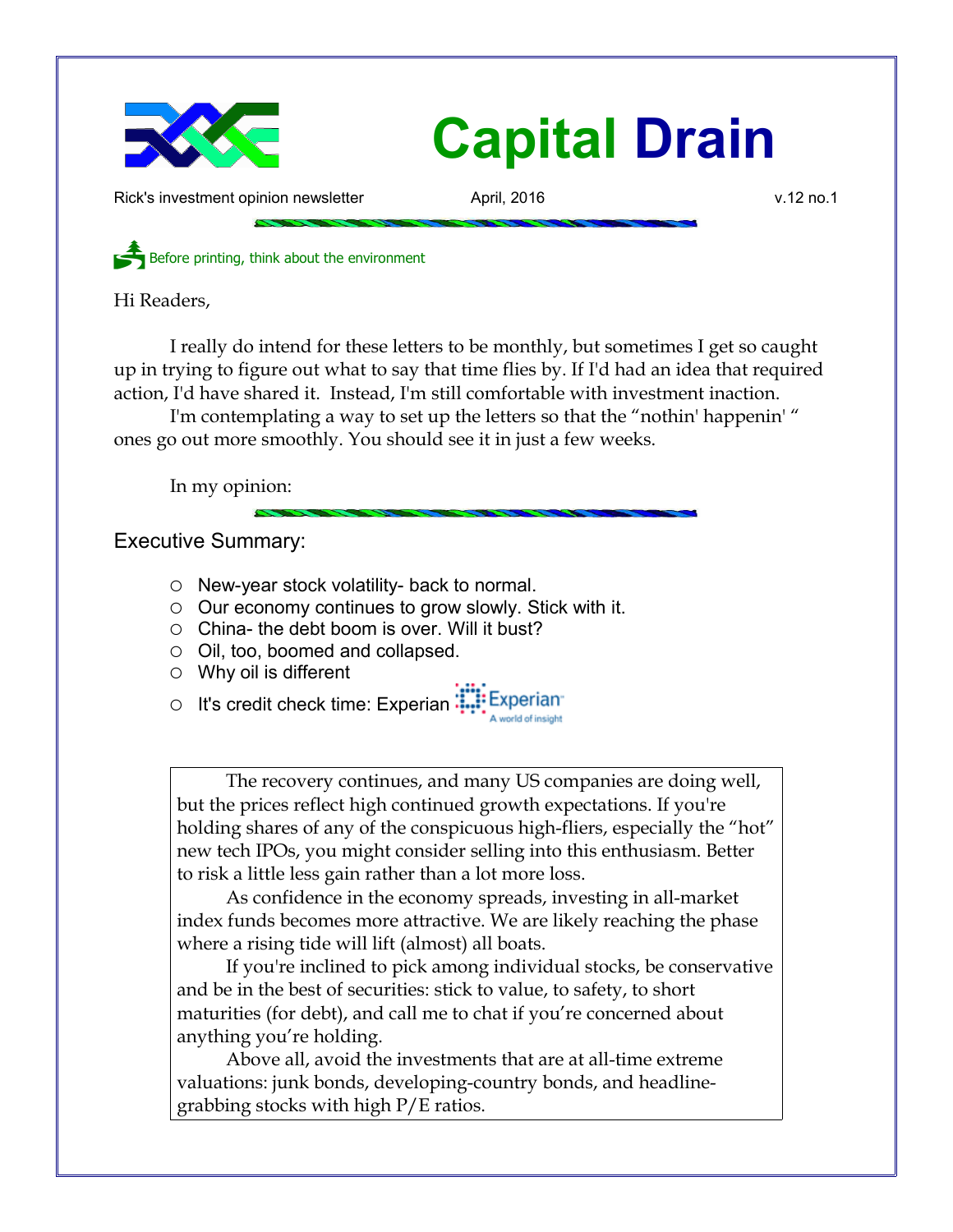The Details:

January saw the US stock markets drop sharply, and end-of-the-recovery stories abounded, **and then-- the recovery wasn't ending, and stocks came back up to new records.** These little market stampedes are an easy way to lose money, if you join in them. If you could get ahead of them, that would be different, but that is impossible to do consistently.

Instead, my current summary of the economy, and of the markets, remains the same as last December. The economy is growing, slowly but steadily. Inflation is very low. The stock markets are near their highest levels of the past two years, and far above the levels of two years ago or the interim lows.

Note, though, that the markets are becoming impatient with some of the superhighly-valued tech stocks. Sanity is beginning to return to the internet-related markets, and some companies that have disappointed have seen their stock prices chopped fast.

New jobs are being added at a good clip, unemployment is going down, and many people who'd dropped out of the labor force during the recession are coming back and finding jobs. Both the Federal Reserve and the Conference Board indices of **leading economic indicators are positive**, if only modestly. Some oil prospecting companies and some regions that had recent oil booms are facing hard times, but the rest of the country is doing much better.

Around the world, Europe is not getting sicker, but failing to do all that it needs to do to get healthier, either. I assume that eventually they will, and will recover. Brazil is in a dreadful mess politically, and not good economically. A Brazilian friend was upbeat, saying that the political crisis is getting some long-standing problems out in the open where they'll be addressed, clearing the way for a better future. *Boa sorte*. **China** is a little trickier: their internal debts are huge and some may never be repaid. However, their government can pull strings and make rules, so they may avoid anything worse than slow growth.

In the unlikely event of a new US or European slowdown, even though monetary policy (central bank easing and low interest rates) is at the limit, they could return to the more tried-and-true remedy of fiscal stimulus (government borrowing and spending on infrastructure, education, health care, and other valuable social investments.) Borrowing right now is phenomenally cheap. This kind of spending could quickly pay for itself by goosing the economy back into vigorous growth.

Have you ever wondered how the price of oil can be so volatile? Most commodities can't drop by 75% in less than a year, or double in a month. In the oil (and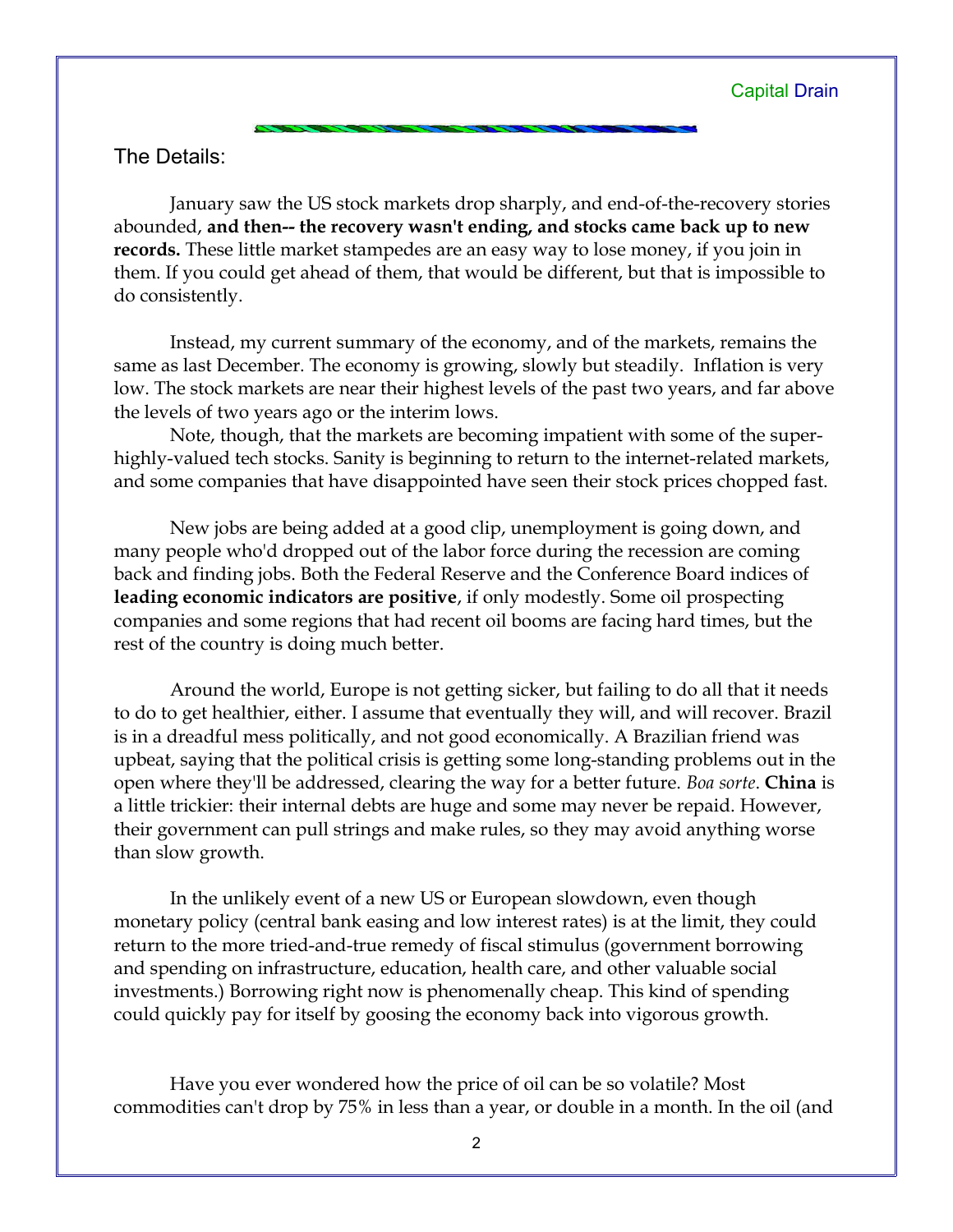## Capital Drain

broadly, fossil fuel) markets there are many competing suppliers. There are very many independent consumers. Ordinarily, you would expect that to create a fairly orderly surprise-free market. **What makes oil different?**

In a nutshell: high flow, low storage. We use an enormous amount of it every day. The flow is so enormous, that the worldwide capacity for storage is small by comparison (compared to storage of grain or copper, for example.) Meanwhile, the adjustment of supply and demand is very slow. People don't stop driving to work or cooking or otherwise using energy, and companies that own producing oil fields are not able to just close a valve and stop production for a while. (Oilfields can be shut down quickly by violence of course, but the process is obviously destructive and produces a big environmental mess.)

The flow of oil from producers to consumers is continuous. If producers' estimates of demand are too high (or estimates of other producer production are too low) the excess can go into storage. Likewise, if the demand at the moment exceeds supply the stored oil can be drawn down.

Remember, though, that the storage is small compared to the flow. If consumers start to see the storage levels drop, they quickly bid the price up, because no one wants to be the user that doesn't get enough. Conversely, if storage gets too full, producers will let the prices drop fast, because no one wants to produce oil that just pours out onto the ground.

It's the relatively small volume of storage that can create the big price swings even though the overall market is so much bigger.

It's **Credit Check** time again.

Why? Identity theft has become a big big business, with professional thieves adapting daily. Your best hope for protecting yourself is to keep an eye on all your financial accounts, watching for suspicious activity.

How? Once per year per Credit Agency, you're allowed to get a free copy of your Credit Report. If you've been following along with my every-four-months pace, you're ready to revisit Experian. **The Experian** 

## A world of insight

It's easy. I've taken notes from my own recent visit, so you can follow the instructions at [www.longspliceinvest.com/CapDrain/Experian.pdf](http://www.longspliceinvest.com/CapDrain/Experian.pdf).

It's time to check the spelling and ship this to you.

If you have any questions, please write or phone. If you want to read more, the company [web site](http://www.LongspliceInvest.com/newsletter.shtml) has archived editions of this letter, lots of charts, and links to other interesting sites. There's also a <u>web log</u> where I discuss the process and progress of starting the mutual fund, along with occasional economic or investing thoughts..